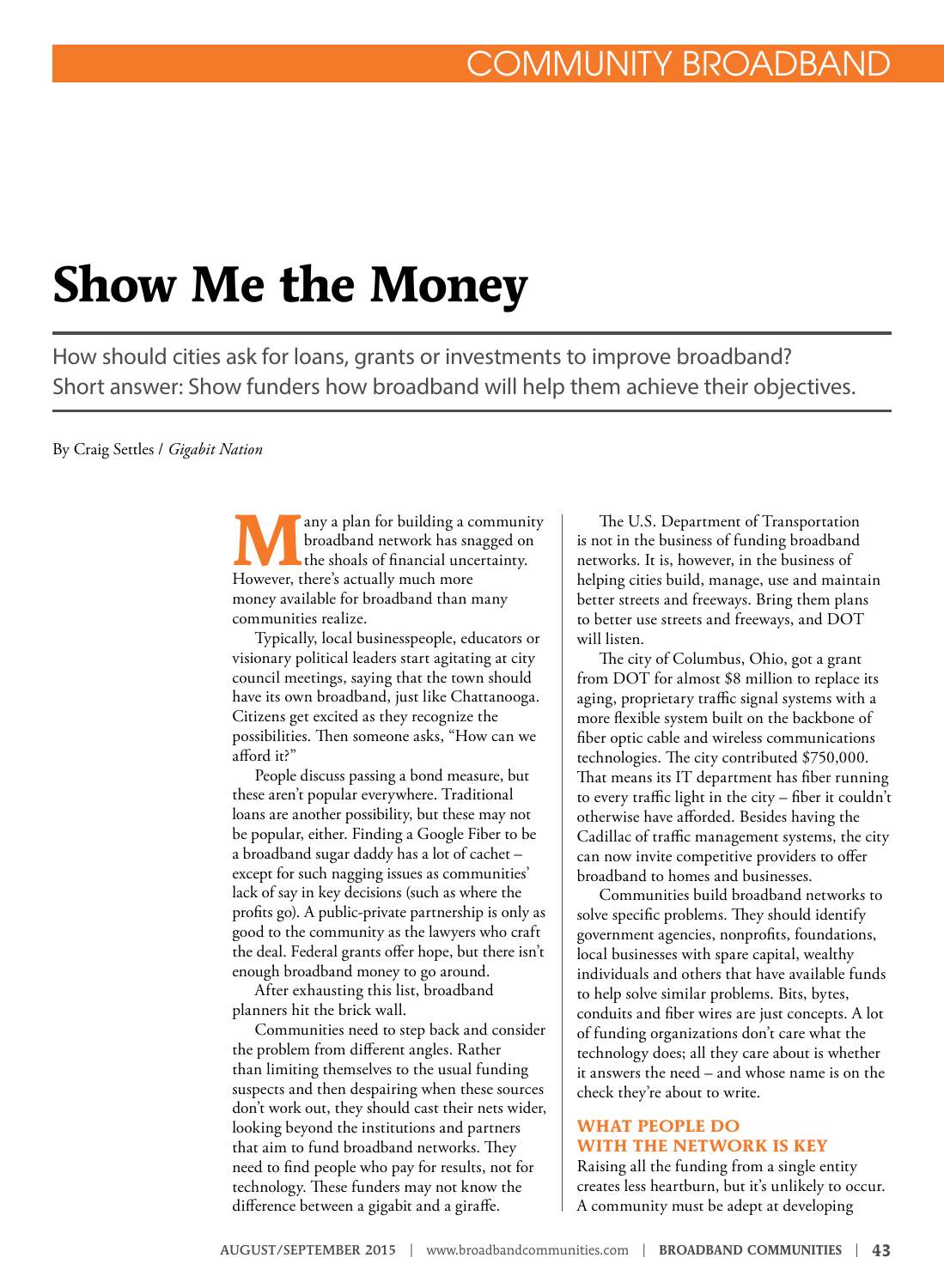## COMMUNITY BROADBAND

Assessing the need for broadband in a community will lay the groundwork for a fundraising plan.

a logical fundraising game plan. Columbus has been executing its broadband plan in stages since 2008.

Suppose a city has a large Hispanic population that is not currently using the Internet in large numbers. One approach might be for it to formulate a five-year research trial to definitively demonstrate that high-tech adoption affects employment in Hispanic populations. It could include in the proposal a budget for building a network that covers the Hispanic population and a control group and then present this research proposal to foundations that focus on advancing employment for Hispanic youth.

Getting the grant funded will enable the city to pay for a portion of its network and may make additional grant funds easier to obtain. Financial institutions, too, are more inclined to make loans when recipients have several sources, such as the foundations, to bring to the table.

The needs assessment process helps cities identify groups of constituents that want or need a product or service and determine how many of them there are and where they are located. To build a network or another mechanism for delivering services, a community must raise its own funds, find lenders, find investors or use some combination thereof. The fundraising game plan is about finding the lenders and investors. First, the needs assessment.

### **EXECUTING A GOOD NEEDS ASSESSMENT**

If you are reading this article, chances are that informal groups and individuals in your community are already expressing the need for a broadband network. A needs assessment moves this process from informal discussions to a collection of statements and questions from various parts of the community that express specific needs and expected benefits for a high-speed network.

To set the stage for a broad-based information-gathering phase, a selfdescribed local broadband champion or a city-appointed leader of the effort should conduct telephone and inperson interviews with leaders from key stakeholder groups. This should include people who have a vested interest in the success of a broadband network, such as

- Managers of the city and county economic development agencies
- A senior member of the chamber of commerce
- Leaders (CEO, COO) of two or three of the largest companies
- Commercial real estate agents
- Local government officials and administrators
- A representative from a medical facility or health care agency
- An administrator from the school district.

The interviewer should schedule enough time to ask questions that will develop the initial sketch of the state of broadband in the community. This can be filled in later with a more detailed portrait of the town and how it will be transformed by meeting its needs.

This is the time to begin building a database of potential lenders and investors. As the interviewer starts to gather information on community needs, the extent of the network and the type of technology required begin to become clear, as does the amount of funding needed. The community leaders interviewed should be able to suggest entities that could be targeted for fundraising efforts.

Next comes the effort to fill in the sketch by gathering as much useful data from as many constituents as possible. The primary questions are

- **1** What kind of broadband service is currently available to them?
- **2** Are these services meeting their needs?
- **3** What would they do with better broadband?
- **4** What are their expected broadband needs in the next three to five years?

Every meeting should end with a question about which entity or individual could potentially make funds available to help build the network. A great idea could spring from anyone.

This research is vital to building the case for any funding entities the community plans to approach. Potential funders want to know whom the network will benefit, how broadband will benefit them, what will happen to constituents if the network isn't built, how much the network will cost and how much other people and entities are investing. It's good to have as much quantitative and qualitative data and as many impact statements as possible.

### **THE FUNDRAISING GAME PLAN**

Once the needs assessment is complete, a much clearer picture of how to improve the community, as well as a clearer understanding of the cost, should emerge. In addition to data on constituents' needs, an assessment report should contain details on infrastructure, technology and policy recommendations.

Though funders may be nontechnical, they rely on techie friends for advice. They want assurances that the proposed technologies are sufficient to address the community's current and future needs. Lenders, in particular, want to feel comfortable that the estimated infrastructure buildout costs are accurate and that the business model is built on reality. All potential funders want to have confidence that the project team, partners and vendors are competent.

Now it's time to let the creative juices flow. I tell audiences that the logical business case for "broadband